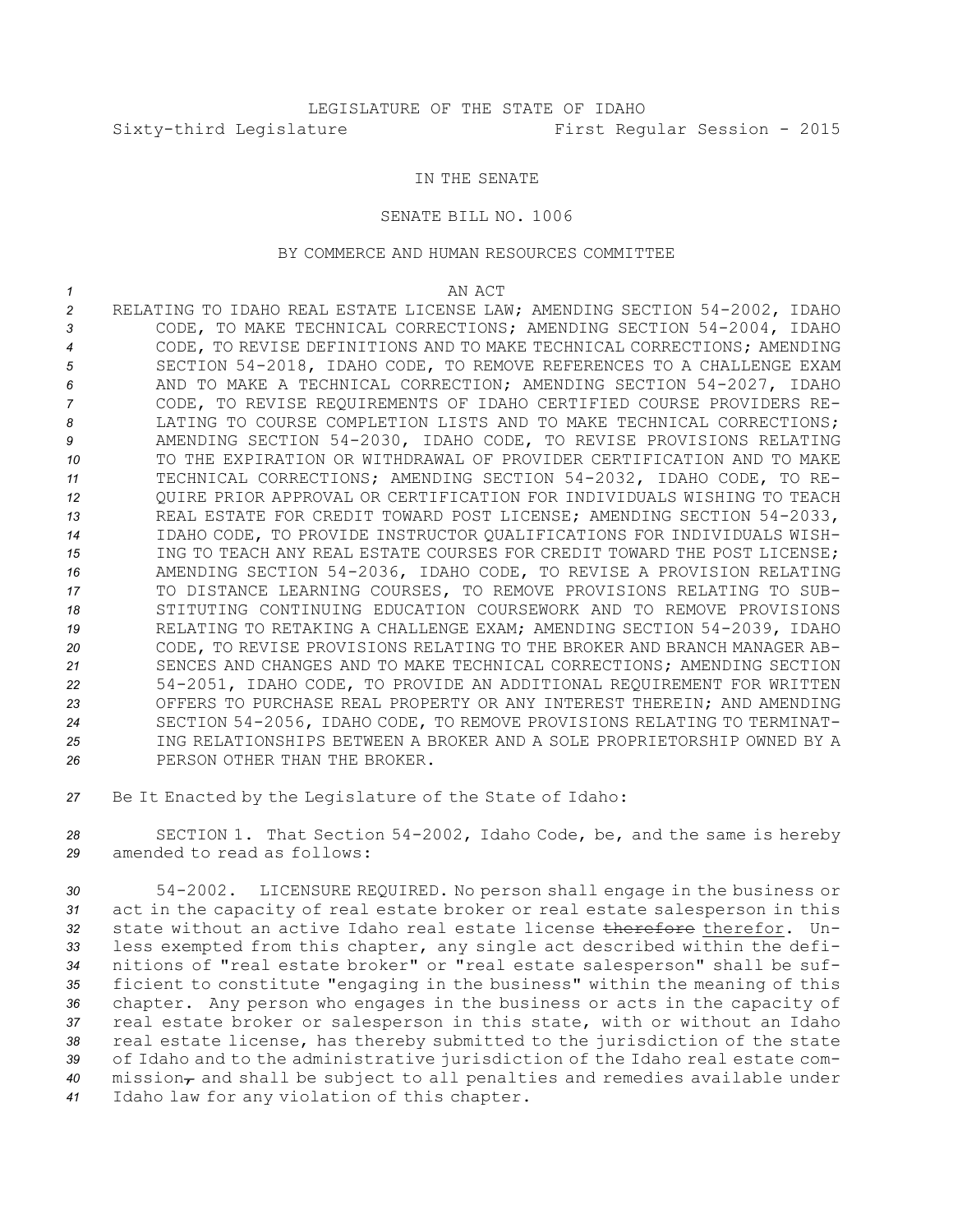*<sup>1</sup>* SECTION 2. That Section 54-2004, Idaho Code, be, and the same is hereby *2* amended to read as follows:

*<sup>3</sup>* 54-2004. DEFINITIONS. As used in this chapter:

*<sup>4</sup>* (1) "Accredited college or university" means an institution accredited *<sup>5</sup>* by the regional accrediting associations, as reported in the most current *<sup>6</sup>* publication of the accredited institutions of postsecondary education.

 (2) "Acting in this state" means and includes dealing with any inter- est in real property, or <sup>a</sup> business opportunity involving an interest in real property, that is situated in the state of Idaho, or conducting or attempt- ing to conduct or solicit real estate business with residents of the state of *11* Idaho.

*<sup>12</sup>* (3) "Active license" means the status of <sup>a</sup> real estate license that has *<sup>13</sup>* not been inactivated, expired, terminated, suspended or revoked.

 (4) "Associate broker" means an individual who has qualified person- ally as <sup>a</sup> real estate broker in Idaho under this chapter, but is licensed un- der, associated with and represents <sup>a</sup> designated broker in the performance of any act described in subsection (36) of this section.

 (5) "Branch office" means an office operated by <sup>a</sup> licensed real estate broker or licensed legal business entity, separate and apart from the main office. <sup>A</sup> branch office may be licensed or unlicensed, in accordance with this chapter.

 (6) "Broker price opinion" means <sup>a</sup> written price opinion of the esti- mated price for identified real property prepared or rendered by an actively licensed broker or associate broker, for <sup>a</sup> purpose other than <sup>a</sup> prospective listing or sale, and that complies or purports to comply with the require-ments and content provision of section 54-4105, Idaho Code.

 (7) "Brokerage company" means <sup>a</sup> real estate business, whether <sup>a</sup> sole proprietorship, <sup>a</sup> legal entity, or any other licensed person engaged in acts requiring <sup>a</sup> real estate license in Idaho, and which that is conducting or holding itself out as conducting the business of real estate through <sup>a</sup> des-ignated broker.

*<sup>32</sup>* (8) "Brokerage representation agreement" means <sup>a</sup> written contract be-*<sup>33</sup>* tween <sup>a</sup> buyer, seller, or both, and <sup>a</sup> real estate brokerage for agency repre-*<sup>34</sup>* sentation in <sup>a</sup> regulated real estate transaction.

 (9) "Business conduct and office operations course" means the compo- nent of the advanced real estate course that is required in order to obtain <sup>a</sup> broker license and that teaches business practices and office operations of the brokerage, including recordkeeping, trust account procedures and the laws governing those practices.

*<sup>40</sup>* (10) "Business day" means and includes each day of the week except Sat-*<sup>41</sup>* urday, Sunday or any other legal holiday enumerated in section 73-108, Idaho *42* Code.

*<sup>43</sup>* (11) "Business name" means the name in which the brokerage company is *<sup>44</sup>* licensed by the commission.

 (12) "Business opportunity" means and includes an established busi- ness, good will of an established business, or any interest therein, or any one (1) or combination thereof, where <sup>a</sup> sale or transfer of an interest in land including, but not limited to, an assignment of <sup>a</sup> lease, is involved in the transaction.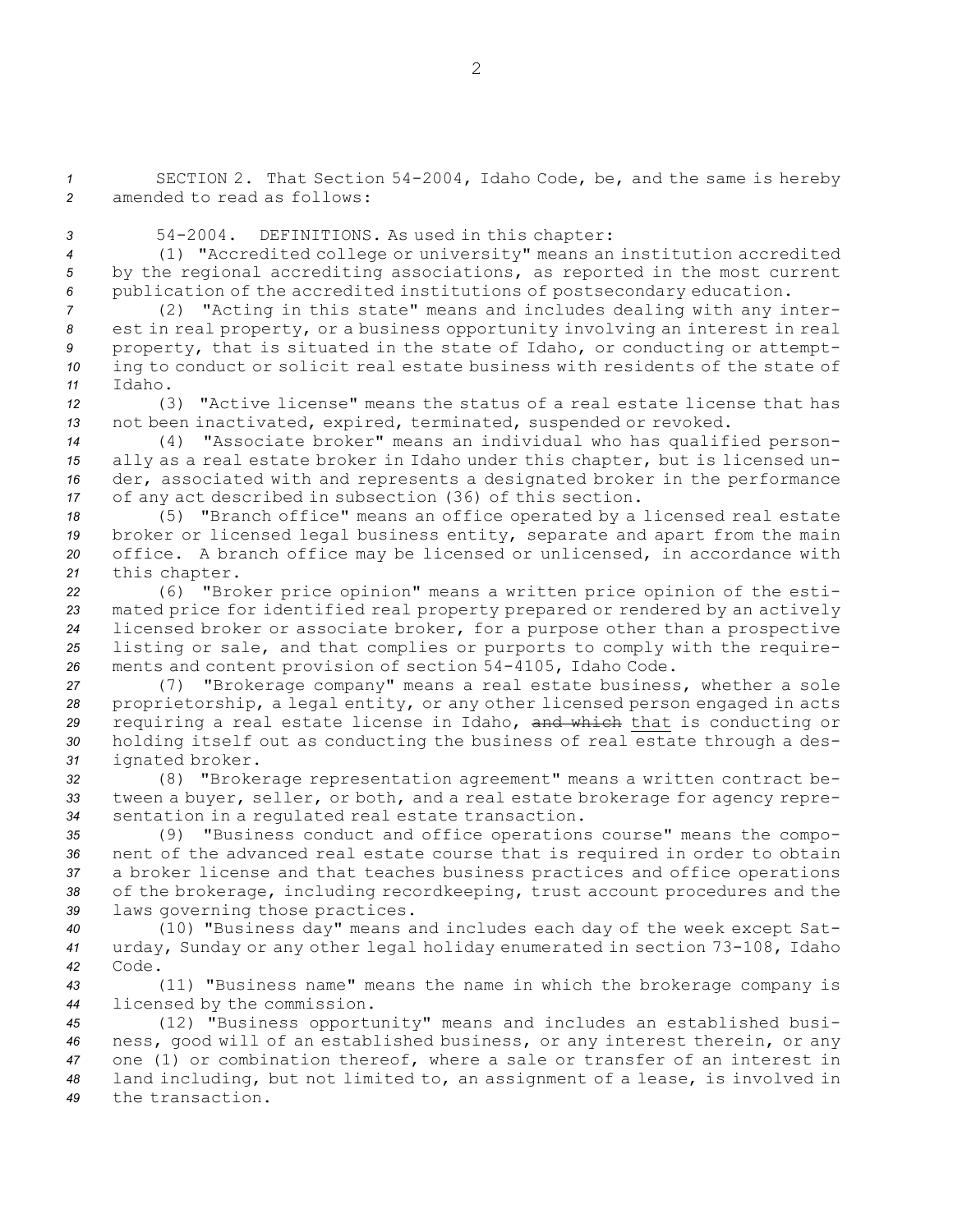*<sup>1</sup>* (13) "Commission" means the Idaho real estate commission, unless the *<sup>2</sup>* context clearly indicates <sup>a</sup> different meaning.

 (14) "Commission core course" means the annual course covering the twelve (12) month period between July 1 and June 30, which contains curricu- lum identified by the commission that stresses that year's trends in real es- tate practices and changes in laws in real estate related industries. <sup>A</sup> core course must contain no more than four (4) classroom hours of instruction.

*<sup>8</sup>* (15) "Continuing education elective course" means <sup>a</sup> real estate course *<sup>9</sup>* offering, other than the commission core course for which continuing educa-*<sup>10</sup>* tion credit hours may be obtained as provided in section 54-2023, Idaho Code.

*<sup>11</sup>* (16) "Convicted" means <sup>a</sup> plea of nolo contendere or guilty, <sup>a</sup> jury ver-*<sup>12</sup>* dict of guilty or <sup>a</sup> court decision of guilt whether or not <sup>a</sup> judgment or sen-*<sup>13</sup>* tence has been imposed, withheld or suspended.

*<sup>14</sup>* (17) "Cooperative sale" means <sup>a</sup> transaction involving two (2) or more *15* brokers.

*16* (18) "Council" means the Idaho real estate education council.

 (19) "Dealer in options" means any person, firm, partnership, associ- ation or corporation who shall directly or indirectly take, obtain or use options to purchase, exchange, lease option or lease purchase real property or any interest therein for another or others whether or not the options shall be in his or its name and whether or not title to the property shall pass through the name of the person, firm, partnership, association or corpora- tion in connection with the purchase, sale, exchange, lease option or lease purchase of the real property, or interest therein.

 (20) "Designated broker" means an individual who is licensed as <sup>a</sup> real estate broker in Idaho and who is designated by the brokerage company to be responsible for the supervision of the brokerage company and the activities of any associated licensees in accordance with this chapter.

 (21) "Distance learning course" means, in relation to <sup>a</sup> real estate course offering, <sup>a</sup> real estate course that is delivered, not as <sup>a</sup> live course, but through <sup>a</sup> medium in which the instructor and student are sepa-rated by both distance and time.

 (22) "Double contract" means two (2) or more written or unwritten con- tracts of sale, purchase and sale agreements, loan applications, or any other agreements, one (1) of which is not made known to the prospective loan underwriter or the loan guarantor, to enable the buyer to obtain <sup>a</sup> larger loan than the true sales price would allow, or to enable the buyer to qual- ify for <sup>a</sup> loan which he or she otherwise could not obtain. An agreement or loan application is not made known unless it is disclosed in writing to the prospective loan underwriter or loan guarantor.

*<sup>41</sup>* (23) "Executive director" means the executive director of the Idaho *42* real estate commission.

*<sup>43</sup>* (24) "Expired license" means the status of <sup>a</sup> license when the license *<sup>44</sup>* period has expired and the license is not renewed or provisional license *<sup>45</sup>* granted, and before the license is terminated.

*<sup>46</sup>* (25) "Fee or commission" means <sup>a</sup> payment, actual, promised or expected, *<sup>47</sup>* as compensation for the performance of any act requiring <sup>a</sup> real estate li-*48* cense.

*49* (26) "Inactive license" means the status of <sup>a</sup> license that is not ex-*<sup>50</sup>* pired, terminated, suspended or revoked, and during which inactive period

3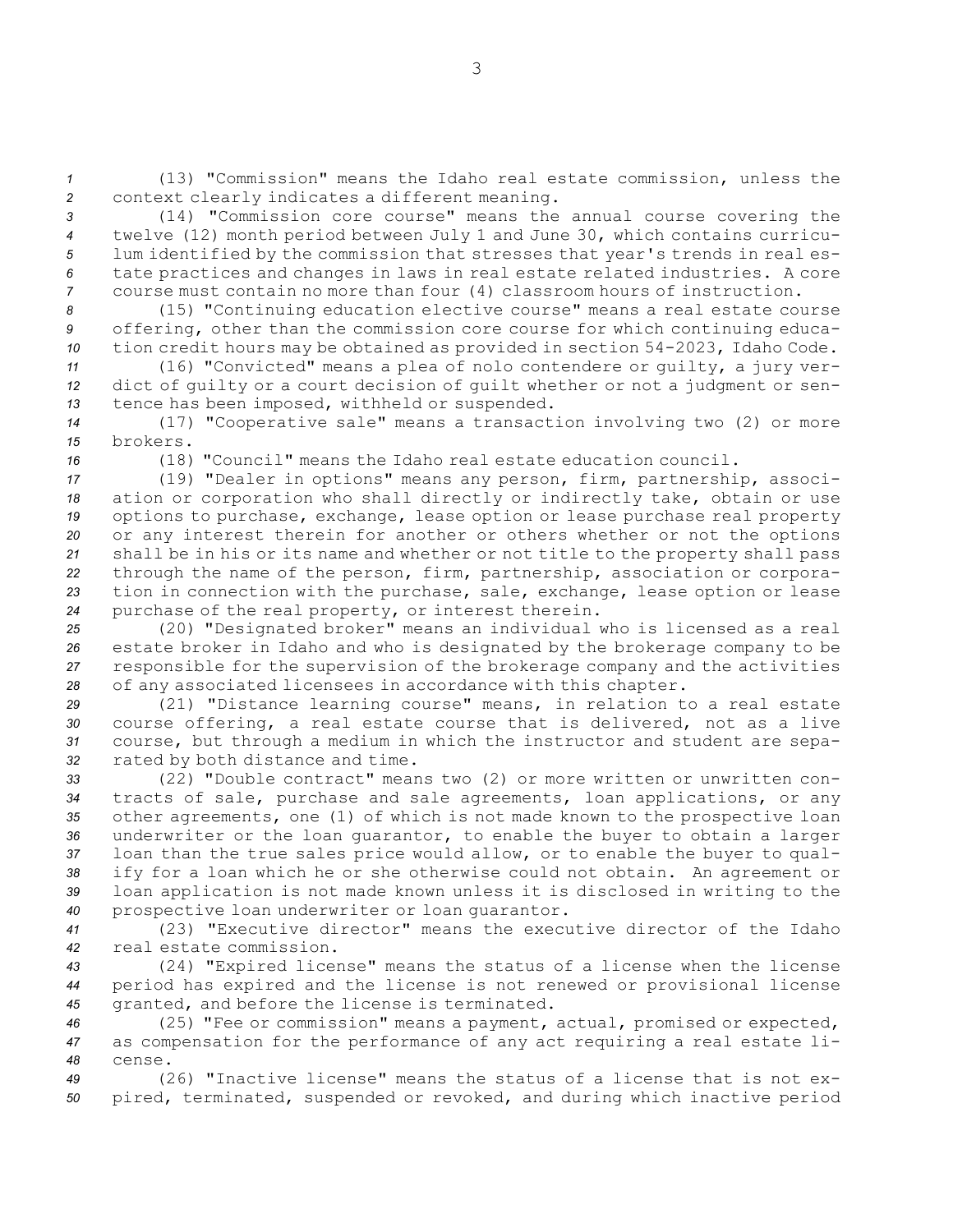*<sup>1</sup>* the license holder is not authorized to act as or associate with <sup>a</sup> designated *2* broker.

 (27) "Legal business entity" means and includes any type of corpora- tion, partnership, limited liability company or limited liability partner- ship, <sup>a</sup> governmental entity, trust or other entity capable of conducting business.

*<sup>7</sup>* (28) "Licensee" means any person who is licensed in accordance with this *<sup>8</sup>* chapter to engage in the business or act in the capacity of real estate bro-*<sup>9</sup>* ker, associate broker or real estate salesperson.

*<sup>10</sup>* (29) "Limited broker" means <sup>a</sup> broker individually qualified to do busi-*<sup>11</sup>* ness in Idaho, but who may not have associate brokers or salespersons li-*12* censed with that broker.

 (30) "Live presentation" means, in reference to <sup>a</sup> real estate course of- fering, <sup>a</sup> real estate course that is personally presented by the instructor and personally attended by the student at the same facility, or, if separated by distance, the instructor and student are connected by contemporaneous, two-way audio and visual communication.

*<sup>18</sup>* (31) "Main office" means the principal location where the real estate *19* broker is licensed to transact business.

*<sup>20</sup>* (32) "Person" means and includes an individual, or any legal business *<sup>21</sup>* entity.

 (33) "Post license course" means <sup>a</sup> commission-approved or certified elective course that is specifically oriented toward salespersons in their first two (2) years of Idaho practice. The course must contain no more than twelve (12) classroom hours of instruction.

*<sup>26</sup>* (34) "Primary Idaho license" means an Idaho real estate license that is *<sup>27</sup>* not contingent upon continuance of <sup>a</sup> license in another state or jurisdic-*28* tion.

 (35) "Provisional license" means an extension of the period of active licensure, beyond the licensee's expiration date, granted by the commission for the purpose of allowing the licensee to complete the continuing educa- tion requirements set forth in section 54-2023, Idaho Code, or for any other purpose allowed by this chapter.

*34* (36) "Real estate broker" means and includes:

 (a) Any person other than <sup>a</sup> real estate salesperson, who, directly or indirectly, while acting for another, for compensation or <sup>a</sup> promise or an expectation thereof, engages in any of the following: sells, lists, buys, or negotiates, or offers to sell, list, buy or negotiate the pur- chase, sale, option or exchange of real estate or any interest therein or business opportunity or interest therein for others;

*<sup>41</sup>* (b) Any actively licensed broker while, directly or indirectly, acting *42* on the broker's own behalf;

*<sup>43</sup>* (c) Any person who represents to the public that the person is engaged *<sup>44</sup>* in any of the above activities;

 (d) Any person who directly or indirectly engages in, directs, or takes any part in the procuring of prospects, or in the negotiating or closing of any transaction which does or is calculated to result in any of the acts above set forth;

*<sup>49</sup>* (e) <sup>A</sup> dealer in options as defined in this section.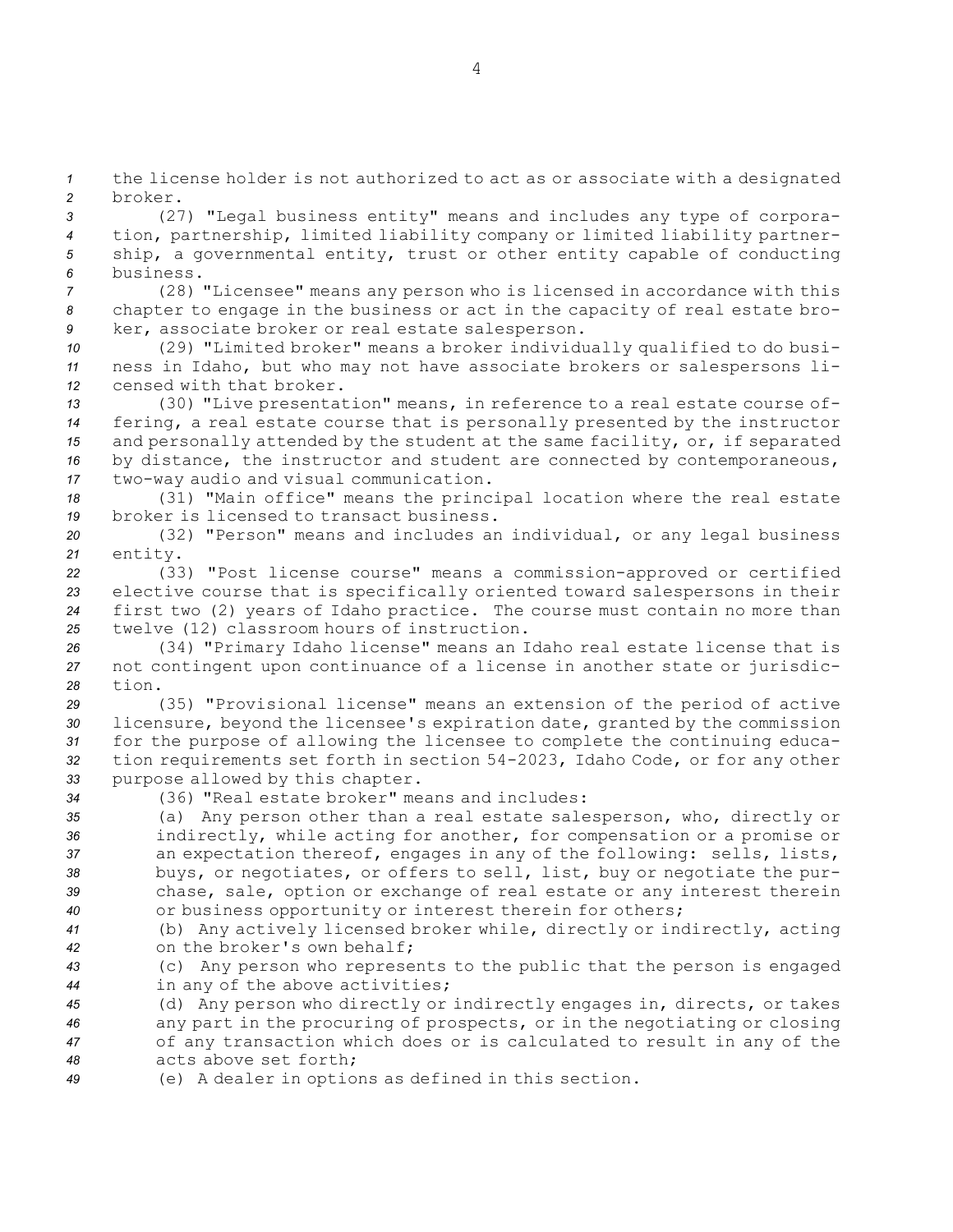(37) "Real estate salesperson" or "salesperson" means any person who has qualified and is licensed as <sup>a</sup> real estate salesperson in Idaho under this chapter, and is licensed under, associated with, and represents <sup>a</sup> des- ignated broker in the performance of any act described in subsection (36) of this section.

*<sup>6</sup>* (38) "Real estate settlement procedures act" means the real estate set-*<sup>7</sup>* tlement procedures act of 1974, as amended, 12 U.S.C. section 2601 et seq., *<sup>8</sup>* and as in effect on January 1, 2008.

*<sup>9</sup>* (389) "Regular employee" means an individual who performs <sup>a</sup> service for *<sup>10</sup>* wages or other compensation and whose employer withholds federal employment *<sup>11</sup>* taxes under <sup>a</sup> contract of hire, written or oral, express or implied.

*<sup>12</sup>* (3940) "Regulated real estate transaction" means those real estate *<sup>13</sup>* transactions for which <sup>a</sup> real estate license is required under chapter 20, *<sup>14</sup>* title 54, Idaho Code.

 (401) "Responsible broker" means the designated broker in the regulated real estate transaction who is responsible for the accounting and transac- tion files for the transaction, in the manner described in section 54-2048, Idaho Code.

*<sup>19</sup>* (412) "Revoked license" means <sup>a</sup> license that has been permanently re-*<sup>20</sup>* voked by the issuing authority.

*<sup>21</sup>* (423) "Sales associate" means <sup>a</sup> salesperson or an associate broker li-*<sup>22</sup>* censed under and associated with <sup>a</sup> designated broker.

 (434) "State or jurisdiction" means and includes any state or terri-24 tory of the United States, the District of Columbia and any foreign country jurisdiction that issues real estate licenses substantially similar to those provided for in this chapter.

 (445) "Successfully completed" means, in reference to <sup>a</sup> real estate course offering, completing all required course hours and, except where the licensee seeks continuing education credit for having regularly attended the live presentation of <sup>a</sup> course, passing <sup>a</sup> commission-approved assessment or final examination.

 (456) "Surrendered license" means <sup>a</sup> license that has been voluntarily terminated or surrendered by <sup>a</sup> licensee who, at the time of the voluntary termination or surrender, was under investigation or named in <sup>a</sup> formal ad-ministrative complaint.

*<sup>36</sup>* (467) "Suspended license" means <sup>a</sup> license that has been temporarily *<sup>37</sup>* suspended by the issuing authority.

*<sup>38</sup>* SECTION 3. That Section 54-2018, Idaho Code, be, and the same is hereby *39* amended to read as follows:

 54-2018. LICENSE RENEWALS -- INACTIVE LICENSE STATUS -- PERSONAL CHANGES -- EFFECTIVE DATES -- FEES NONREFUNDABLE. (1) Initial license pe- riod. Each new license shall be for <sup>a</sup> period of one (1) year plus the months up to and including the next birth date of the licensee, not to exceed <sup>a</sup> pe- riod of two (2) years, and shall expire on the last day of the month of the birth date of the licensee. <sup>A</sup> salesperson licensed in this state who applies for and obtains <sup>a</sup> broker license shall retain the license renewal period and expiration date of his salesperson license. Corporations, partnerships, limited liability companies and other entities defined as "persons" in this chapter shall have established as the equivalent of <sup>a</sup> birth date, the birth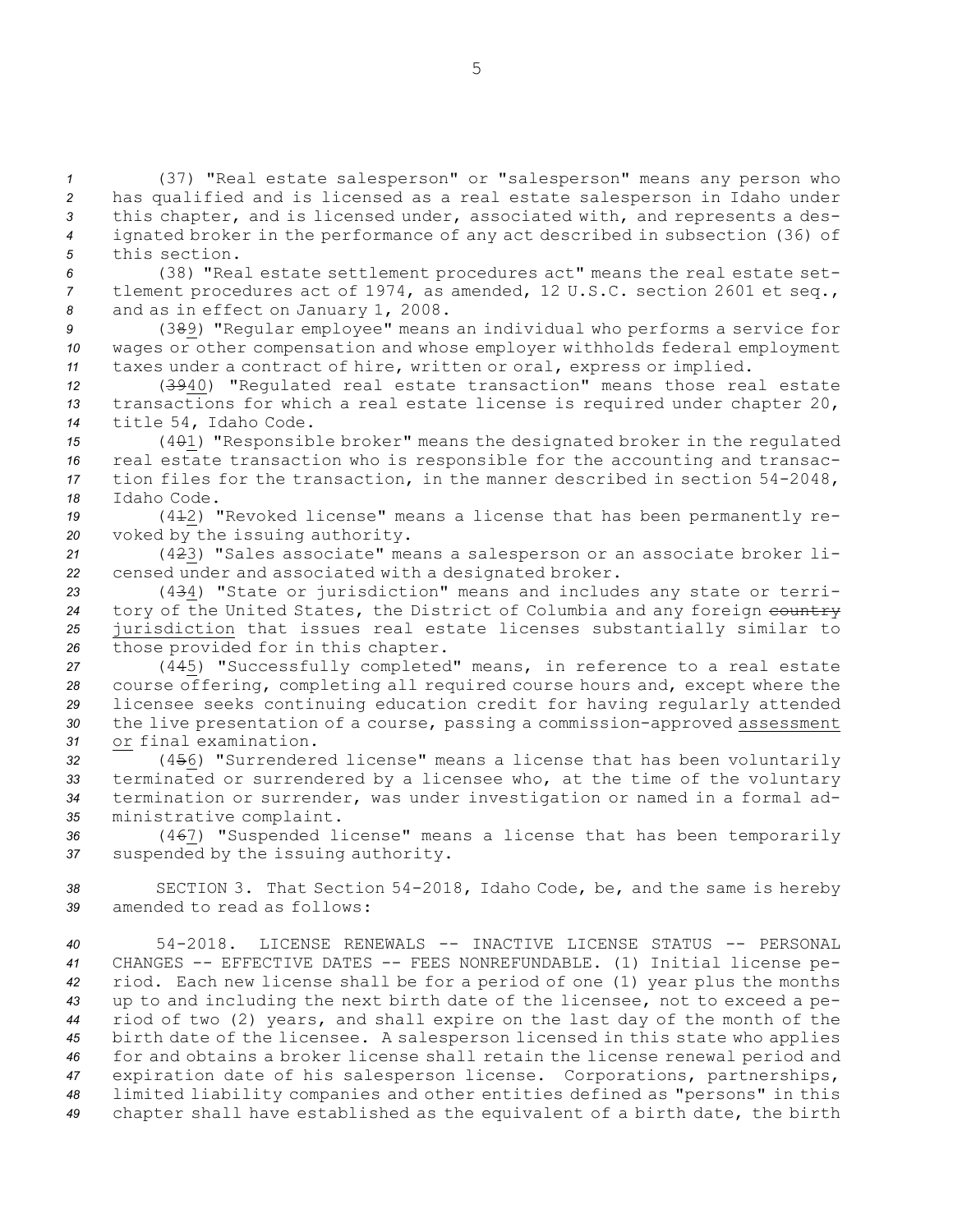*<sup>1</sup>* date of its designated broker. Licensed branch offices shall have estab-*<sup>2</sup>* lished as the equivalent of <sup>a</sup> birth date, the birth date of the designated *3* broker for the branch office.

 (2) License renewal. Each license shall be renewable for <sup>a</sup> period of two (2) years by timely submitting <sup>a</sup> completed application. Applications must be received at the commission office on or before 5 p.m., mountain time, of the expiration date.

- 
- *<sup>8</sup>* (a) If renewing an active license, the application shall include:
- 

*<sup>9</sup>* (i) Certification that the applicant has met the commis-*<sup>10</sup>* sion's continuing education requirements as set forth in section

*<sup>11</sup>* 54-2023, Idaho Code;

- *<sup>12</sup>* (ii) Certification that the applicant has met the mandatory *<sup>13</sup>* errors and omissions insurance requirement for real estate li-*<sup>14</sup>* censees as set forth in section 54-2013, Idaho Code; and
- *<sup>15</sup>* (iii) Payment of all renewal fees established by this chapter or by *16* the commission.
- *<sup>17</sup>* (b) If renewing an inactive license, the application shall include pay-*<sup>18</sup>* ment of all renewal fees established by this chapter or by the commis-*<sup>19</sup>* sion by rule.

 (3) Late renewal. If the licensee fails to submit <sup>a</sup> completed applica- tion for renewal or pay the renewal fee on or before the expiration date, the commission may accept <sup>a</sup> later application or payment of the fee, subject to such conditions as the commission may require including, but not limited to, the assessment of <sup>a</sup> late fee; provided that between the license expiration date and the date of renewal of the license, the rights of the licensee under such license shall be expired, and during such period of expiration it shall be unlawful for any licensee to do or attempt to offer to do any of the acts of the kind and nature described in the definitions of real estate broker or real estate salesperson in section 54-2004, Idaho Code, in consideration of compensation of any kind or expectation thereof. An expired license that is not renewed within one (1) year of the expiration date shall be automatically terminated by the commission and may not be renewed.

 (4) Active and inactive license status. <sup>A</sup> licensee who is <sup>a</sup> designated broker or associated with <sup>a</sup> designated broker shall hold an active license. <sup>A</sup> licensee who has paid all applicable fees, who is not associated with <sup>a</sup> des- ignated broker and who holds <sup>a</sup> current license that is not revoked, suspended or terminated shall hold his license on inactive status. <sup>A</sup> licensee seeking to change from active license status to inactive license status shall have the broker submit <sup>a</sup> change of status application to the commission in the form and manner approved by the commission. During the period that his li- cense is inactive, the licensee shall not engage in the business or act in the capacity of real estate broker, associate broker or salesperson. However, an inactive licensee may receive <sup>a</sup> referral fee for any referral made during the period his license was active. <sup>A</sup> licensee may activate an inactive li-cense by meeting each of the following:

*<sup>46</sup>* (a) If activating as <sup>a</sup> sales associate, associating with <sup>a</sup> designated *<sup>47</sup>* Idaho broker and having the broker submit an application in the form and *<sup>48</sup>* manner approved by the commission;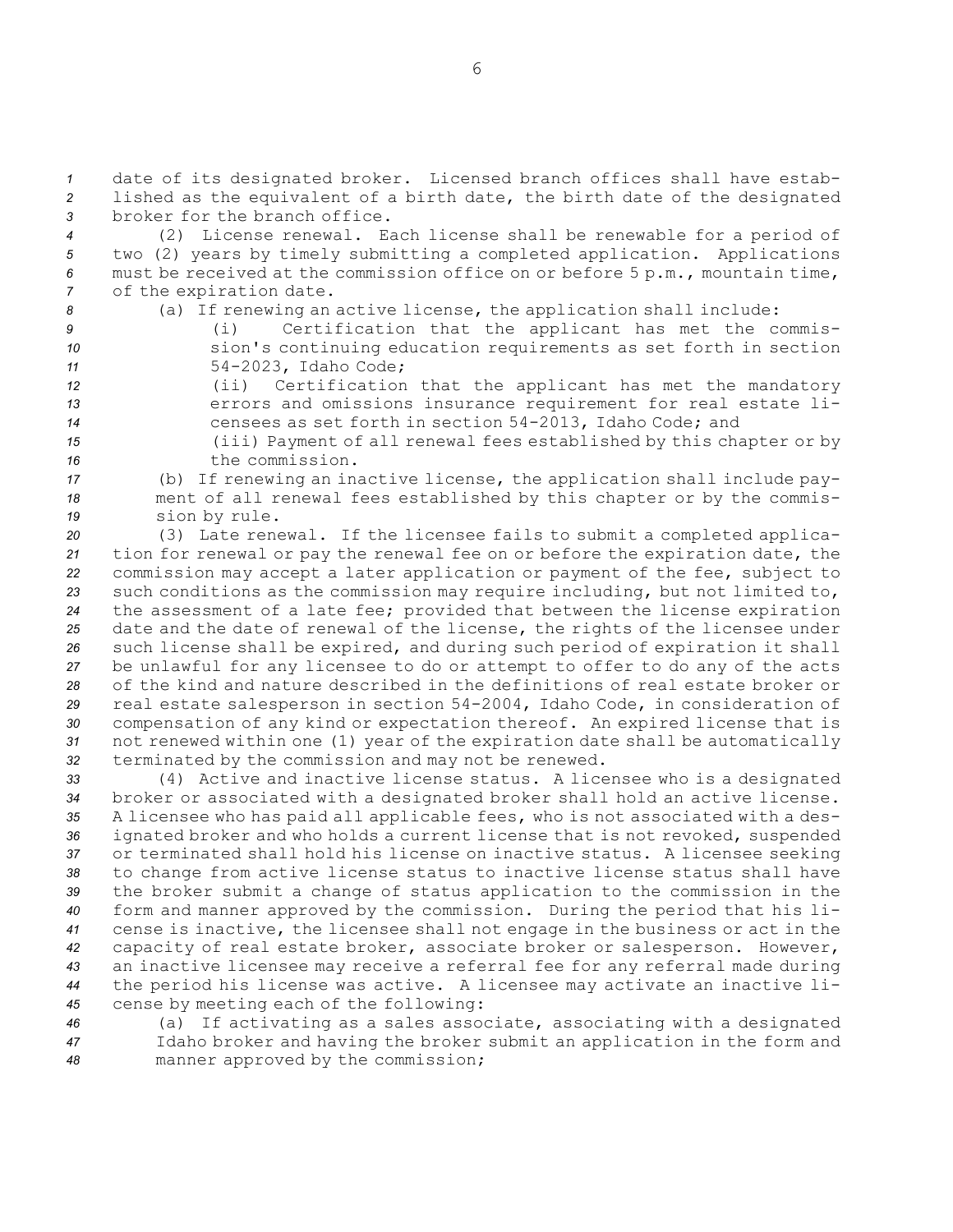*<sup>1</sup>* (b) If activating as <sup>a</sup> designated broker, establishing an office in the *<sup>2</sup>* manner required by this chapter and submitting an application in the *<sup>3</sup>* form and manner approved by the commission;

*<sup>4</sup>* (c) Paying any required fees;

*<sup>5</sup>* (d) Obtaining and maintaining <sup>a</sup> policy of errors and omissions insur-*<sup>6</sup>* ance as required by section 54-2013, Idaho Code, and in accordance with *<sup>7</sup>* the rules of the commission and certifying the same; and

*<sup>8</sup>* (e) Successfully completing any continuing education requirements, as *<sup>9</sup>* prescribed in section 54-2023, Idaho Code, and certifying the same for *<sup>10</sup>* the current license period.

 (5) Continuing education. <sup>A</sup> licensee shall not submit an application to renew <sup>a</sup> license on active status or to activate an inactive license with- out having obtained the continuing education credit hours required by sec- tion 54-2023, Idaho Code. A licensee who violates this subsection (5) shall be subject to disciplinary action by the commission.

 (6) Time required. The commission may request satisfactory proof of continuing education compliance from any licensee who has certified to the commission that he has completed the requirement. The request shall state the time within which the proof must be received at the commission office, which time shall not be less than ten (10) business days.

 (7) Satisfactory proof. Upon request from the commission, the licensee shall submit satisfactory proof of having met the continuing education re- quirement set forth in section 54-2023, Idaho Code. "Satisfactory proof" shall, for each course, consist of documentation:

25 (a) Identifying the licensee, the title of the course or challenge 26 exam, the course certification number, the course provider, the number 27 of classroom hours, the completion date of the course or challenge exam, *<sup>28</sup>* and including:

*<sup>29</sup>* (i) <sup>A</sup> transcript of the course taken;

*<sup>30</sup>* (ii) <sup>A</sup> letter from the provider verifying successful completion *31* of the course; or

*<sup>32</sup>* (iii) <sup>A</sup> course completion certificate; and

 (b) Identifying the course certification approval number to establish that the course is approved for continuing education credit as provided by section 54-2023, Idaho Code. The commission may, in its sole discre- tion, accept alternative documentation establishing that the course is approved for credit.

 (8) Failure to submit proof. <sup>A</sup> licensee failing to submit satisfac- tory proof of completing the continuing education requirement after being requested to do so by the commission may have his license inactivated by the commission and shall not be entitled to reactivate the license unless and un- til he provides to the commission satisfactory proof that he meets the con- tinuing education requirements of section 54-2023, Idaho Code. Nothing in this section shall limit the ability of the commission to investigate or dis- cipline <sup>a</sup> licensee for violating subsection (5) of this section or for vio-lating any other section of this chapter.

 (9) Change in personal information. An individual licensee, whether active or inactive, shall provide written notice to the commission, in the form and manner approved by the commission, of any change of his personal name, address of personal residence or personal telephone number. Notice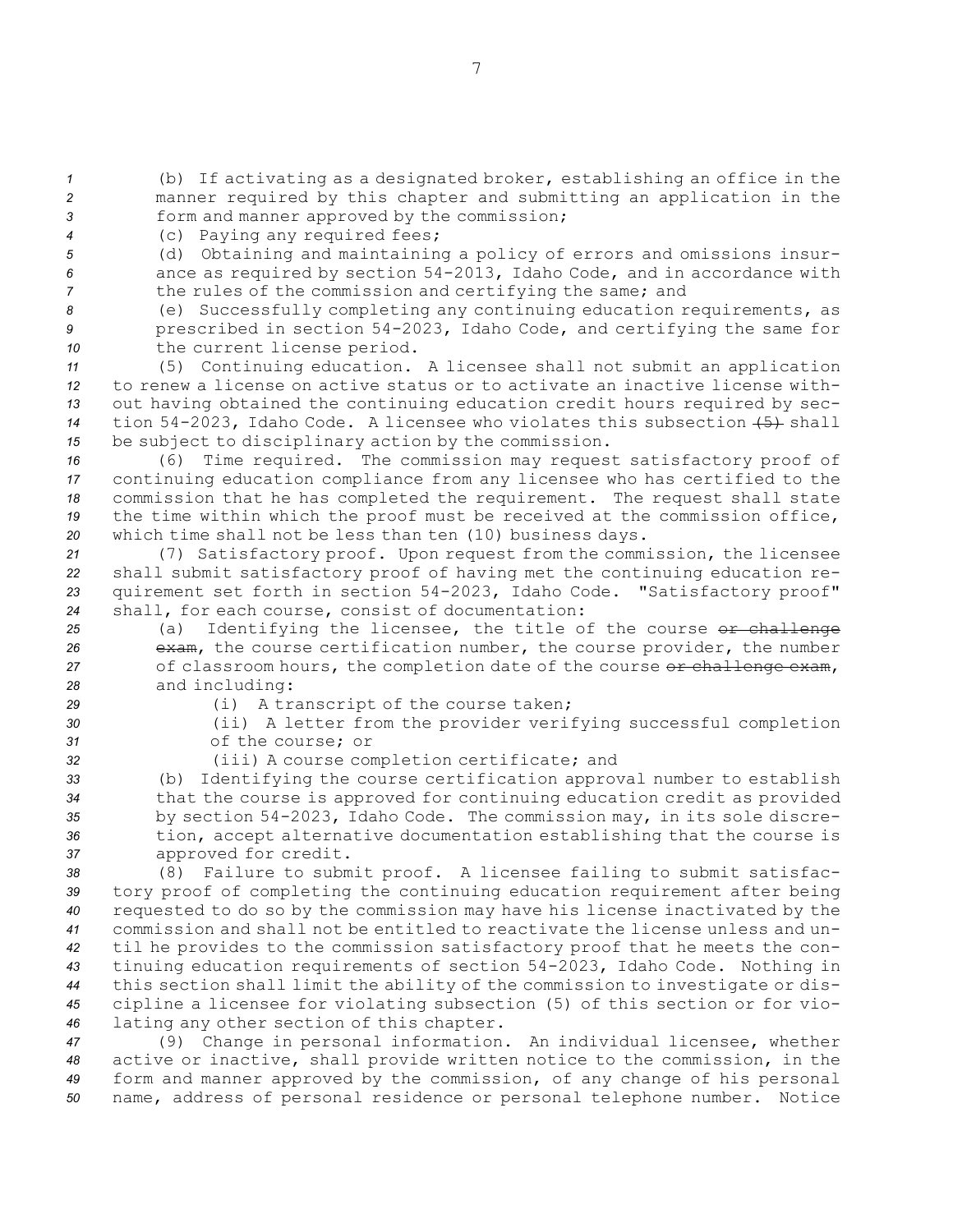shall be provided within ten (10) business days of the change. If the li- censee has changed his personal name, he shall also submit legal proof of the change and, if an active licensee, he shall have the broker submit the writ-ten notice of change to the commission.

 (10) Issuance of the license and effective date. A real estate license shall be deemed issued, and any requested license changes shall become ef- fective, when the completed application, attachments, and any required fees are received at and approved by the commission. An application that is in- complete or lacking the required fees shall be returned to the applicant and no license shall be issued until <sup>a</sup> completed application and all required fees are received at and actually approved by the commission. <sup>A</sup> brokerage is not required to obtain, display or possess <sup>a</sup> physical license certificate as evidence of the individual's active licensure; however, the commission may make license certificates available for <sup>a</sup> fee as authorized by this chapter. <sup>A</sup> brokerage shall not display or otherwise make available to the public <sup>a</sup> li- cense certificate for any individual who does not hold an active license with the brokerage.

*18* (11) Fees nonrefundable. No licensee shall be entitled to <sup>a</sup> refund of *<sup>19</sup>* any fee after the license or license change has become effective.

*<sup>20</sup>* SECTION 4. That Section 54-2027, Idaho Code, be, and the same is hereby *21* amended to read as follows:

 54-2027. DUTIES AND REQUIREMENTS OF ALL CERTIFIED COURSE PROVIDERS. Failure of <sup>a</sup> certified course provider to comply with the follow- ing duties and requirements shall be grounds for the commission to withdraw or cancel the provider's certification for cause.

 (1) Discrimination prohibited. Each certified course provider shall at all times be in compliance with state and federal laws, rules and regu- lations regarding all aspects of equal opportunity and protection of civil rights. No course provider shall engage in discriminatory practices, nor allow their course instructor, or method of delivery to violate laws pro- hibiting discrimination. Each course provider will fully comply with any requirements of the Americans with disabilities act regarding access to and delivery of its courses, including the provision of accessible facilities and reasonable accommodations for students.

 (2) Open access to course offerings. Registration and attendance at all certified courses offered for credit toward the education requirements of this chapter shall be open to all persons meeting normal course pre- requisites; provided however, <sup>a</sup> certified course provider located in or affiliated with <sup>a</sup> licensed real estate brokerage company or professional association may refuse access to any licensee or unlicensed person based on that licensee's or unlicensed person's affiliation with another organiza- tion or brokerage company, or the licensee's or unlicensed person's member- ship status in any professional organization unless such course provider has received financial support from the commission for its particular course offering. Nothing in this section shall restrict <sup>a</sup> course provider from charging <sup>a</sup> separate and reasonable course fee to nonaffiliated or nonmember licensees or unlicensed persons.

*<sup>48</sup>* (3) Disclosure of fees. All fees charged to <sup>a</sup> student by <sup>a</sup> course *<sup>49</sup>* provider shall be specified separately in writing. If additional fees are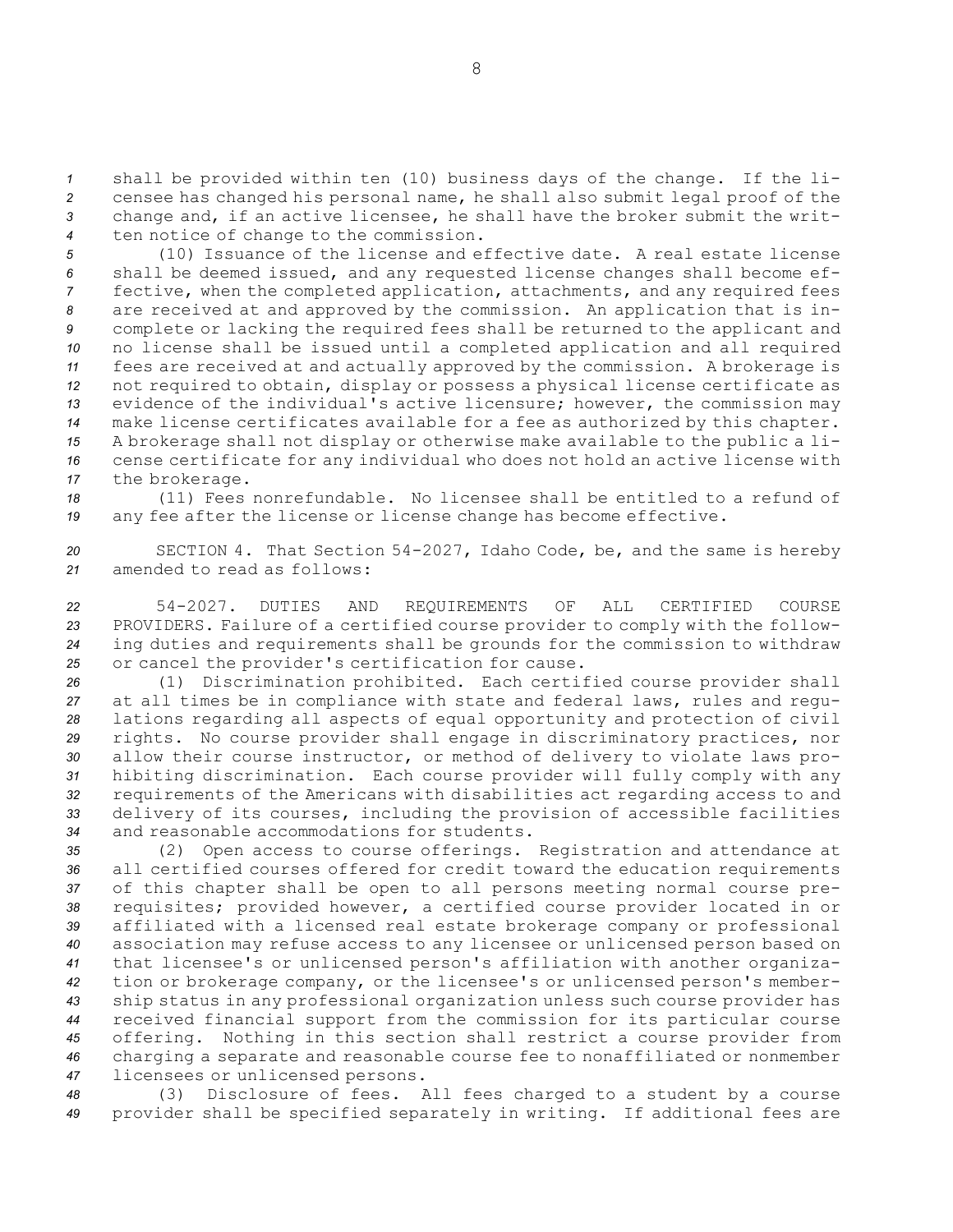charged for supplies, materials or books required for coursework, such fees shall be itemized by the provider and, upon payment of such fees, the supplies, materials or books shall become the property of the student. All fees and the manner in which they are to be paid shall be stated in <sup>a</sup> student contract, in <sup>a</sup> form approved by the commission. The student contract shall expressly include the provider's policy regarding the return of fees in the instance where the student is dismissed or voluntarily withdraws from the *8* course.

*<sup>9</sup>* (4) Facilities and supportive personnel. The provider shall provide *<sup>10</sup>* the facilities and all supportive qualified personnel or approved proctors *<sup>11</sup>* necessary to adequately implement its real estate program.

*<sup>12</sup>* (5) Student records and other requirements. Each Idaho certified *<sup>13</sup>* course provider shall comply with the following requirements:

 (a) Records. For each individual student, create and retain for <sup>a</sup> pe- riod of five (5) years, <sup>a</sup> complete, accurate and detailed record which shall include the total number of hours of instruction undertaken and 17 satisfactorily or unsatisfactorily completed in the area of study;

- *<sup>18</sup>* (b) Course completion lists. Within five (5) working business days af-*<sup>19</sup>* ter conclusion of each course of instruction, the provider shall submit *<sup>20</sup>* to the council or commission, in the form and manner designated by the *<sup>21</sup>* commission, <sup>a</sup> list which that shall include the legal names and social *<sup>22</sup>* security numbers or, if licensed, the license numbers, of the students *<sup>23</sup>* completing the course of instruction, the name of the course, the name *<sup>24</sup>* of the instructor, the number of hours included in the course, the date *<sup>25</sup>* of the course and the location. The list shall be certified by the in-*26* structor from whom the students received instruction and an authorized *<sup>27</sup>* representative of the provider;
- *<sup>28</sup>* (c) Grades. The provider will provide written notification to students *<sup>29</sup>* who successfully or unsuccessfully complete <sup>a</sup> course within thirty (30) *<sup>30</sup>* days of the course completion date;
- *<sup>31</sup>* (d) Evaluations. Upon the conclusion of each course, the provider *32* shall collect written evaluations from students for the course and 33 **instructor<sub>7</sub>** using an evaluation form approved by the commission. The *<sup>34</sup>* provider shall keep such evaluations for <sup>a</sup> period of one (1) year from *<sup>35</sup>* the course completion date. Upon written request from the commission, *<sup>36</sup>* the provider shall submit either the student evaluations for the course 37 and instructor $_{\tau}$  or a written summary of those evaluations using a form 38 approved by the commission-; and

 (e) Course schedules. Each provider shall submit schedules of courses and instructors as requested by the commission and submit changes promptly as they occur. Whenever there is <sup>a</sup> change in <sup>a</sup> course in- cluding, but not limited to, <sup>a</sup> change in curriculum, course length or instructor, the provider shall promptly notify the commission in writ-ing of the change.

 (6) Instructors. <sup>A</sup> certified provider may offer <sup>a</sup> continuing educa- tion elective course without obtaining approval or certification for the course instructor; provided however, the provider shall take reasonable steps to ensure that the instructor is competent to teach the course and shall maintain resumes or other biographical information that documents the qualifications of the instructor. The provider shall make such documenta-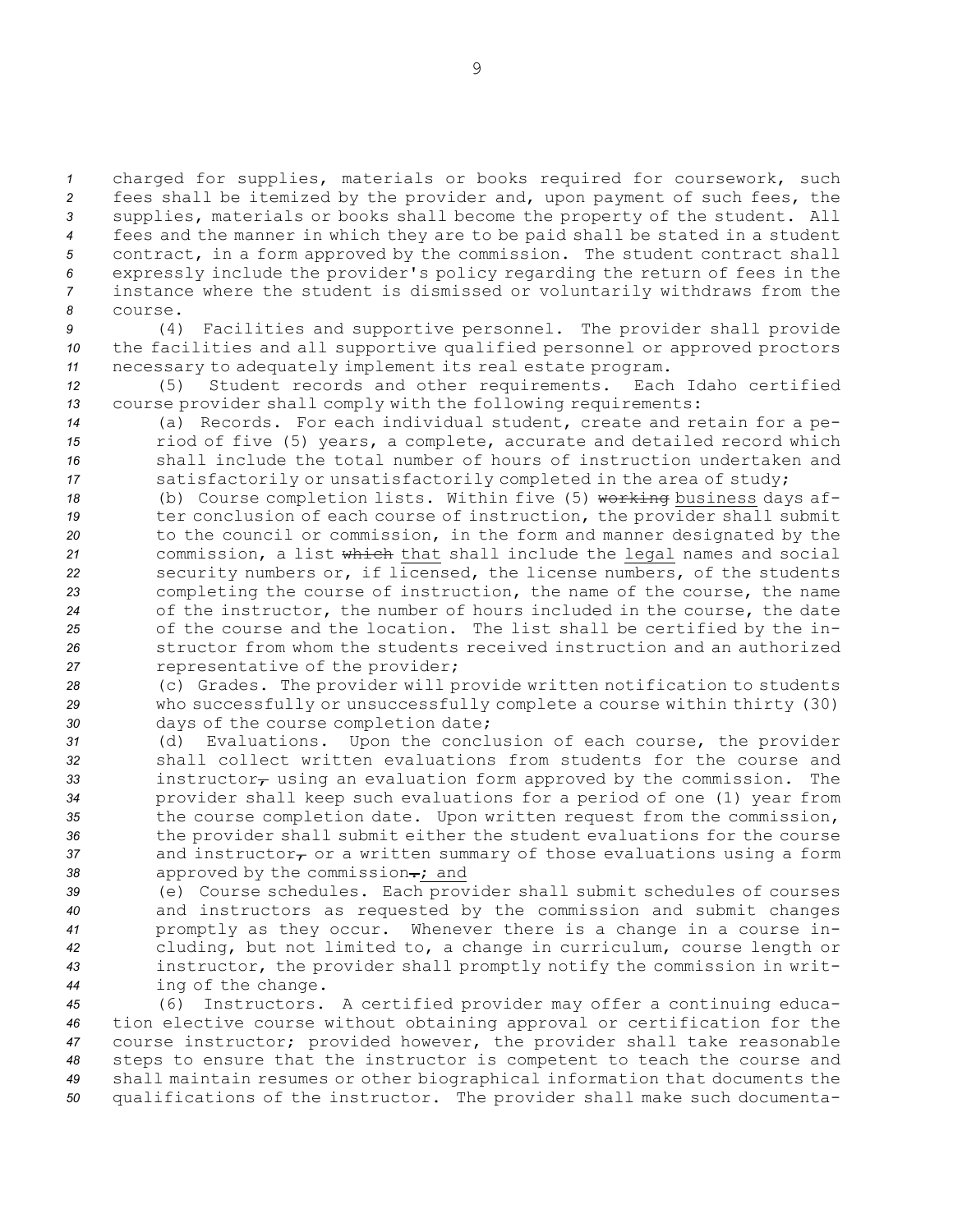tion available to the public and commission upon written request. <sup>A</sup> course provider shall not offer for credit any course that is being taught below the minimum teaching standards established by the commission or that is being taught in <sup>a</sup> manner that is detrimental to the purpose of educating licensees.

 (7) Posting and recording fees. The commission may require that course providers pay to the commission <sup>a</sup> nonrefundable posting and recording fee to defray normal expenses incurred in maintaining the certificate program. The fee amount shall be established by the commission by motion.

*<sup>9</sup>* (8) Advertising restrictions:

 (a) Providers may advertise that they are currently certified by the commission, if current certification has been approved, but no such ad- vertising may state or imply that the provider is an agency of the com-mission or the council;

 (b) No course provider shall provide any information to the public or to prospective students which is misleading in nature. Information is misleading when, taken as <sup>a</sup> whole, there is distinct probability that it will deceive the persons whom it is intended to influence.

 (9) Changes in certification. Certification shall be granted to the particular provider for the specific ownership, provider location, and named individual in charge as designated in the application for certifi- cation. Any changes in ownership, provider location, or provider name, or named individual in charge must be submitted for approval to the commis- sion, at least one (1) month in advance of the effective date of the proposed *<sup>24</sup>* changes.

*<sup>25</sup>* SECTION 5. That Section 54-2030, Idaho Code, be, and the same is hereby *26* amended to read as follows:

 54-2030. EXPIRATION OR WITHDRAWAL OF PROVIDER CERTIFICATION -- NO- TICE TO STUDENTS. If <sup>a</sup> provider's certification expires, is terminated or is withdrawn for any reason, the provider will no longer be approved by the commission, and no credit will be given to students for any courses starting after not yet successfully completed by the expiration date. <sup>A</sup> provider whose certification has expired, been terminated or withdrawn for any rea-33 son<sub>r</sub> shall immediately notify every present or future student in writing 34 that it is not a certified provider of approved real estate courses in Idaho<sub>7</sub> and that no credit for prelicense or continuing education will be given for its courses.

*<sup>37</sup>* SECTION 6. That Section 54-2032, Idaho Code, be, and the same is hereby *38* amended to read as follows:

 54-2032. CERTIFICATION OF INSTRUCTORS. All individuals wishing to teach real estate courses for credit toward prelicense, post license or the commission continuing education core course requirements in Idaho must first be approved or certified by the commission for each course the individ-ual wishes to teach.

*<sup>44</sup>* SECTION 7. That Section 54-2033, Idaho Code, be, and the same is hereby *45* amended to read as follows: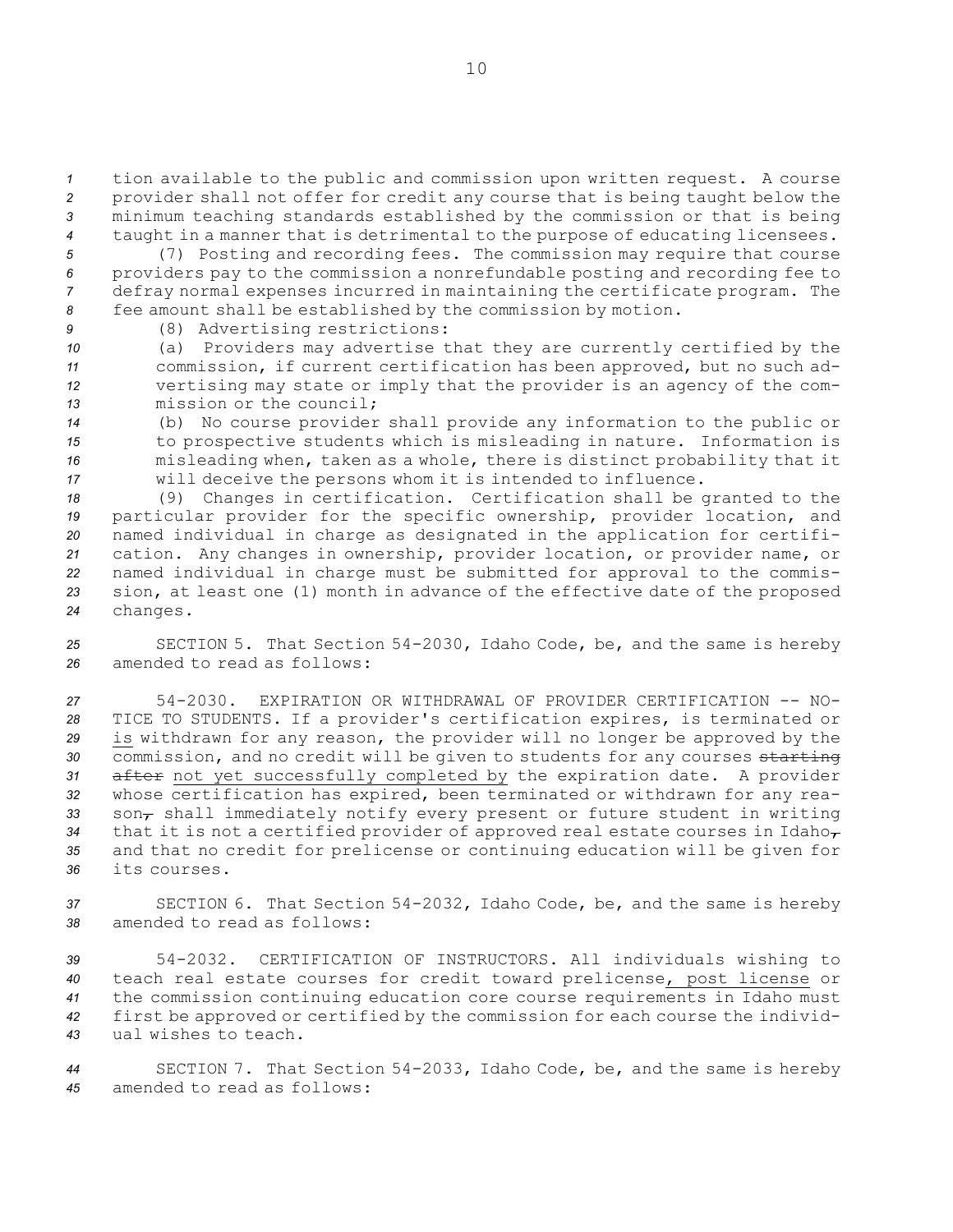54-2033. INSTRUCTOR QUALIFICATIONS. (1) Qualified instructors at de- gree-granting institutions. <sup>A</sup> qualified or full-time instructor or profes- sor of an accredited college or university in any state or jurisdiction and who teaches real estate-related courses is deemed to be an approved instruc-tor of such courses, in Idaho, for the purposes of this chapter.

 (2) Other instructor applicants. All other individuals wishing to teach any real estate courses for credit toward Idaho prelicense require- ments, including the business conduct and office operations course, or the post license or the commission continuing education core course require- ments, must first meet the following additional qualifications and receive separate certification for each course to be taught:

 (a) Unless this requirement is waived upon special review of the com- mission in the manner stated below, no individual instructor seeking certification may have had <sup>a</sup> real estate or other professional or occu- pational license suspended or revoked for disciplinary reasons or have been refused <sup>a</sup> renewal of <sup>a</sup> license issued by the state of Idaho or any other state or jurisdiction. Further, the individual may not have been convicted, issued any fine, placed on probation, received <sup>a</sup> withheld judgment, or completed any sentence of confinement for or on account of any felony, or any misdemeanor involving fraud, misrepresentation, or dishonest or dishonorable dealing, in <sup>a</sup> court of proper jurisdiction. The failure of <sup>a</sup> certified instructor to maintain the qualifications required by this subsection shall be grounds for the commission to withdraw or cancel the instructor's certificate as provided in section 54-2025(3), Idaho Code.

- *<sup>26</sup>* (b) Each applicant for certification shall also:
- *<sup>27</sup>* (i) Submit <sup>a</sup> completed application for instructor certification *<sup>28</sup>* in the form and manner required by the commission, with all re-*<sup>29</sup>* quired fees;
- *<sup>30</sup>* (ii) File an executed "irrevocable consent to service of process" *<sup>31</sup>* in the manner and form prescribed by the commission and according *<sup>32</sup>* to section 54-2012(1)(k), Idaho Code;
- *<sup>33</sup>* (iii) Qualify as at least one (1) of the following:
- *<sup>34</sup>* 1. An attorney at law actively licensed in any state or ju-*<sup>35</sup>* risdiction with at least five (5) years of active practice *<sup>36</sup>* in the areas of study proposed to be taught, and who has also *<sup>37</sup>* successfully completed <sup>a</sup> commission-approved instructor *<sup>38</sup>* training course or procedure, including an assistant teach-*<sup>39</sup>* ing period;
- *<sup>40</sup>* 2. An individual currently approved or certified and in good *<sup>41</sup>* standing as <sup>a</sup> real estate instructor for the same or similar *<sup>42</sup>* course material in any other state or jurisdiction;
- *<sup>43</sup>* 3. An individual who is appointed to teach <sup>a</sup> nationally rec-*<sup>44</sup>* ognized real estate course which is generally accepted in *<sup>45</sup>* other states or jurisdictions; or
- *<sup>46</sup>* 4. An individual with at least five (5) years active real es-*<sup>47</sup>* tate-related experience who has also successfully completed *<sup>48</sup>* <sup>a</sup> commission-approved instructor training procedure, in-*<sup>49</sup>* cluding an assistant teaching period.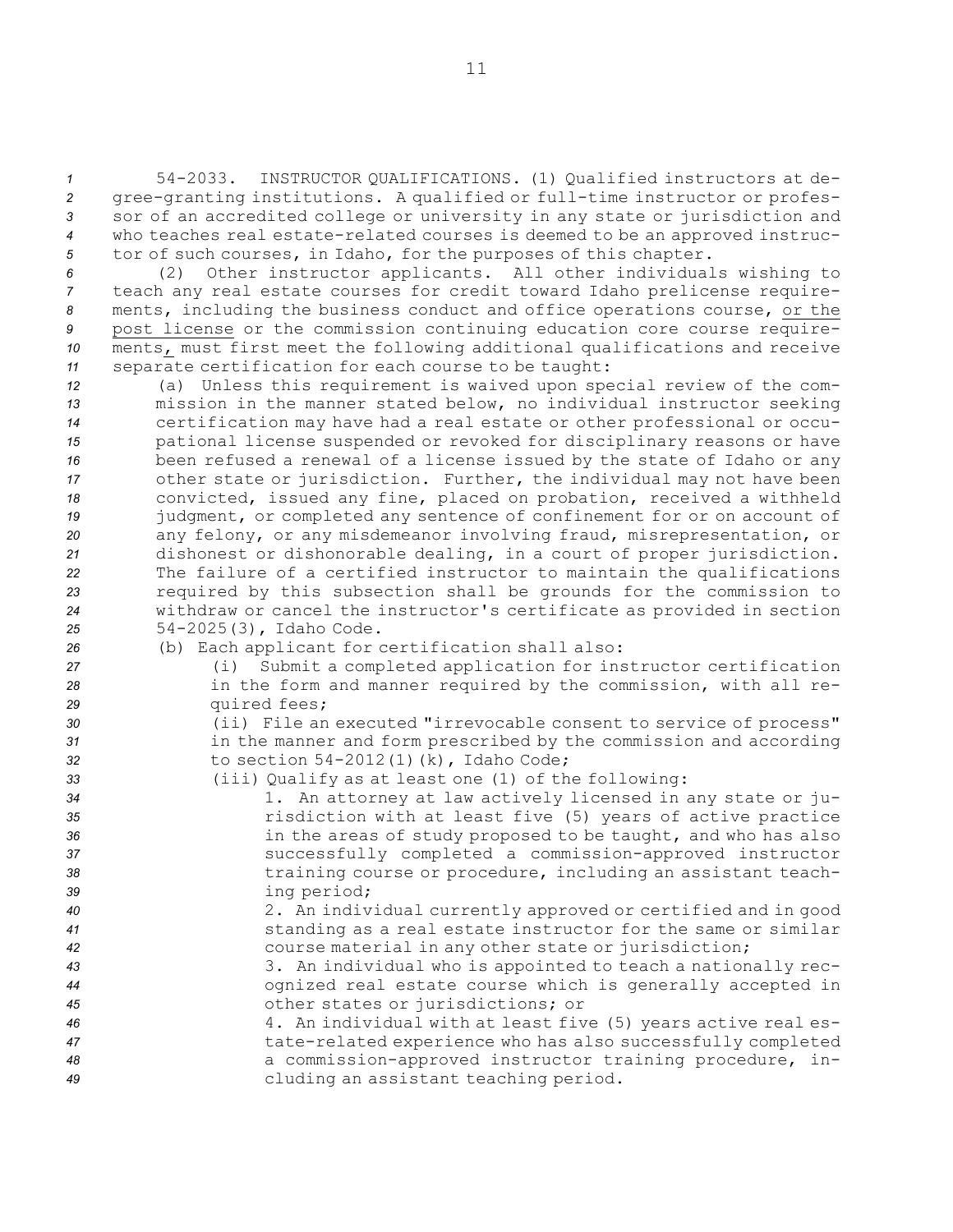(3) Instructor teaching standards. An instructor certified to teach any real estate course for credit toward the requirements of this chapter shall comply with the minimum teaching standards established by the commis- sion. A certified instructor shall not teach the course in <sup>a</sup> manner that is detrimental to the purpose of educating licensees.

*<sup>6</sup>* SECTION 8. That Section 54-2036, Idaho Code, be, and the same is hereby *7* amended to read as follows:

 54-2036. CERTIFICATION OF COURSES AND COURSE CONTENT. Every real es- tate course offered for prelicense or continuing education credit for an Idaho real estate license shall first be certified and accredited by the Idaho real estate commission.

*<sup>12</sup>* (1) An application for course certification must be submitted in the *<sup>13</sup>* form and manner required by the commission, with the required fees, at least *<sup>14</sup>* two (2) months prior to the contemplated date of the first course offering.

*<sup>15</sup>* (2) Minimum requirements for course certification:

*<sup>16</sup>* (a) Each course must be certified individually, offered only through *<sup>17</sup>* <sup>a</sup> provider certified or approved in Idaho, and taught by an instructor 18 certified or approved in Idaho in accordance with this chapter.

*<sup>19</sup>* (b) Each prelicense course must contain at least twenty (20) classroom *<sup>20</sup>* hours, and each continuing education course must contain at least two *<sup>21</sup>* (2) classroom hours.

*<sup>22</sup>* (c) Exam time shall not be included as approved classroom hours of in-*23* struction.

*<sup>24</sup>* (d) <sup>A</sup> classroom hour is defined as <sup>a</sup> period of at least fifty (50) min-*25* utes of actual instruction.

 (e) Distance learning courses. The design and delivery of each dis- tance learning course shall be certified by the association of real estate license law officials or by another institution whose certifi- cation standards are deemed equivalent by the commission. The credit hours for <sup>a</sup> certified distance learning course shall be based upon the same number of hours which would be credited for an equivalent live course, and must include <sup>a</sup> commission-approved final exam assessment.

*<sup>33</sup>* (f) Each prelicense course must include <sup>a</sup> commission-approved final *<sup>34</sup>* exam requiring <sup>a</sup> minimum passing score of seventy percent (70%).

*<sup>35</sup>* (g) Continuing education course exam.

36 **(i)** A licensee may receive continuing education course credit *<sup>37</sup>* without having to take or pass an exam if the licensee personally *<sup>38</sup>* attends the entire live presentation of an approved course.

*<sup>39</sup>* (ii) The commission may substitute all or <sup>a</sup> portion of the contin-*<sup>40</sup>* uing education coursework required when <sup>a</sup> licensee shows evidence *<sup>41</sup>* of passing <sup>a</sup> commission-approved challenge exam.

 (h) Exam retake policy. Each certified course provider may, at its op- tion, allow students who complete <sup>a</sup> course and then fail the course exam one (1) opportunity to retake the approved course exam within the fol-lowing time periods:

*46* (i) Prelicense course exam retakes must occur within one (1) *<sup>47</sup>* month of the original course exam;

*<sup>48</sup>* (ii) Continuing education course exam retakes must occur within *<sup>49</sup>* that course's certification period;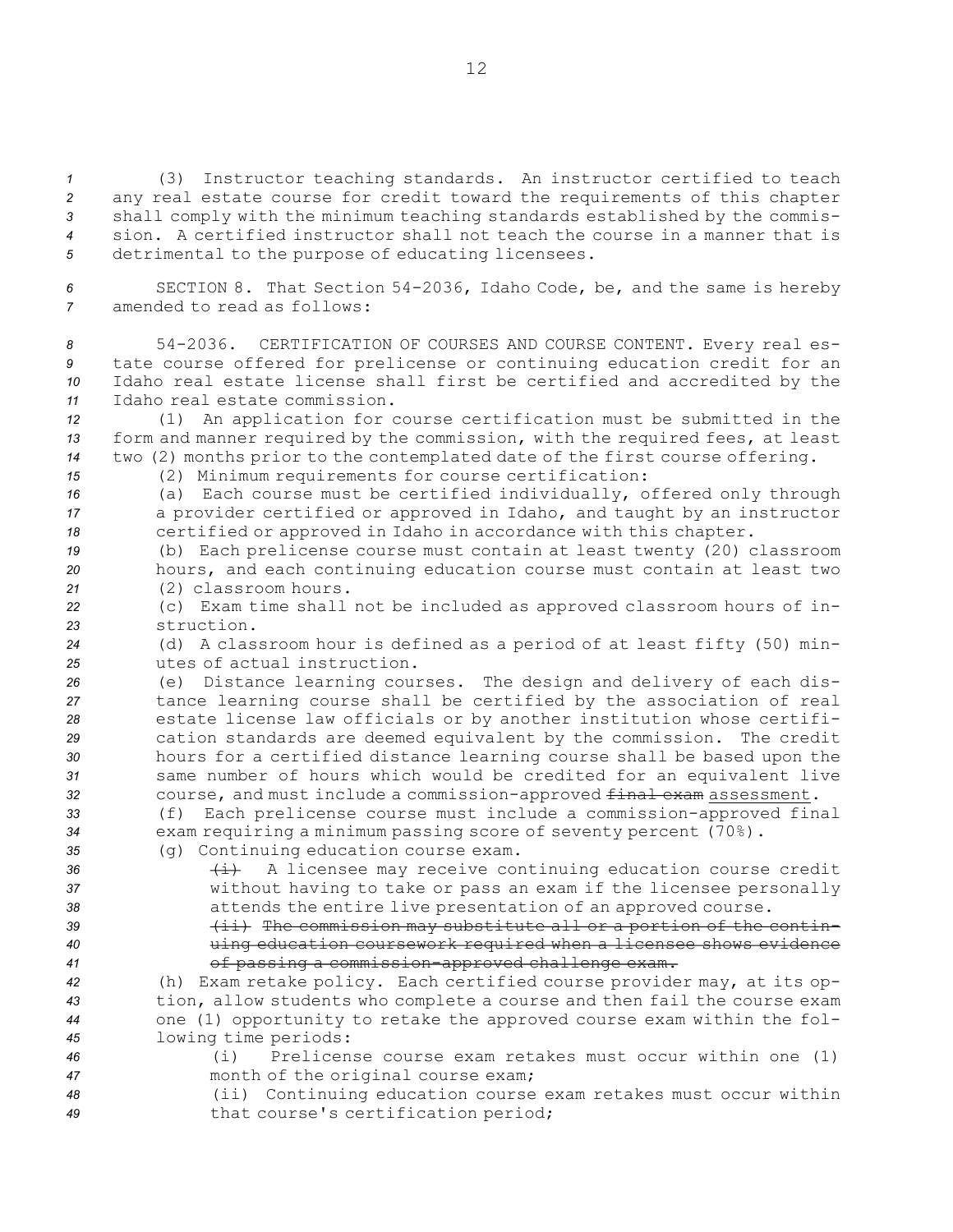*<sup>1</sup>* (iii) If <sup>a</sup> student fails the retake exam for any prelicense or *<sup>2</sup>* continuing education course, the student must repeat the entire 3 **3** course and pass the final exam to receive credit<sub>+</sub>

 (iv) <sup>A</sup> course provider shall not permit <sup>a</sup> student who takes and fails <sup>a</sup> challenge exam to retake the exam. <sup>A</sup> student who fails <sup>a</sup> challenge exam must take the entire course and pass the final exam 7 to receive credit for the course.

 (i) Challenge exams. Except where the prelicense requirements have been waived or modified by the commission pursuant to section 54-2022(6), Idaho Code, <sup>a</sup> student shall not earn credit for any pre- license course by challenging and passing the course exam without otherwise completing all course requirements.

 (3) Approved topics. The commission shall establish specific, ap- proved topics for course content for prelicense courses and continuing education courses as it deems appropriate to current real estate practices and laws.

*<sup>17</sup>* SECTION 9. That Section 54-2039, Idaho Code, be, and the same is hereby *18* amended to read as follows:

 54-2039. BROKER AND BRANCH OFFICE MANAGER ABSENCES AND CHANGES. Each real estate brokerage company must have <sup>a</sup> legally qualified individual act- ing as designated broker at all times. Each branch office licensed under section 54-2016(4), Idaho Code, shall have, at all times, <sup>a</sup> legally quali-fied individual acting as branch office manager.

 (1) Broker or branch manager absent for more than twenty-one (21) days. <sup>A</sup> designated broker who is absent from his main office for more than twenty-one (21) consecutive days shall appoint <sup>a</sup> qualified designated bro- ker of another office, or an associate broker who is licensed and associated with the absent broker, to manage, supervise and oversee the regular office 29 operations of the company in his absence. A branch  $\theta$ ffice manager who is absent for more than twenty-one (21) consecutive days from <sup>a</sup> branch office in which trust funds and original transaction files are maintained shall appoint <sup>a</sup> qualified individual to manage, supervise and oversee the regular office operations of the company in his absence. The appointee shall conduct all supervisory activities normally required of the designated broker or branch manager. Except in the event of an emergency, the designated broker or branch manager shall notify the commission in writing of the name of the appointee prior to the broker or manager leaving the office for an extended period of more than twenty-one (21) consecutive days.

 (2) Broker or branch manager absent for more than sixty (60) days. <sup>A</sup> designated broker, or manager of <sup>a</sup> branch office in which trust funds and original transaction files are maintained, shall not be absent from his main office for <sup>a</sup> period longer than sixty (60) consecutive days. In the case of such extended absence, another qualified individual shall be designated to act as broker or branch office manager. If <sup>a</sup> designated broker or branch man- ager is absent from his main office for <sup>a</sup> period longer than sixty (60) con- secutive days, and no new broker or branch manager is designated appointed to act as broker for the brokerage company or branch manager, the commission shall place on inactive status the licenses of the absent broker or branch manager and of all licensees associated with him, and in the case of <sup>a</sup> broker-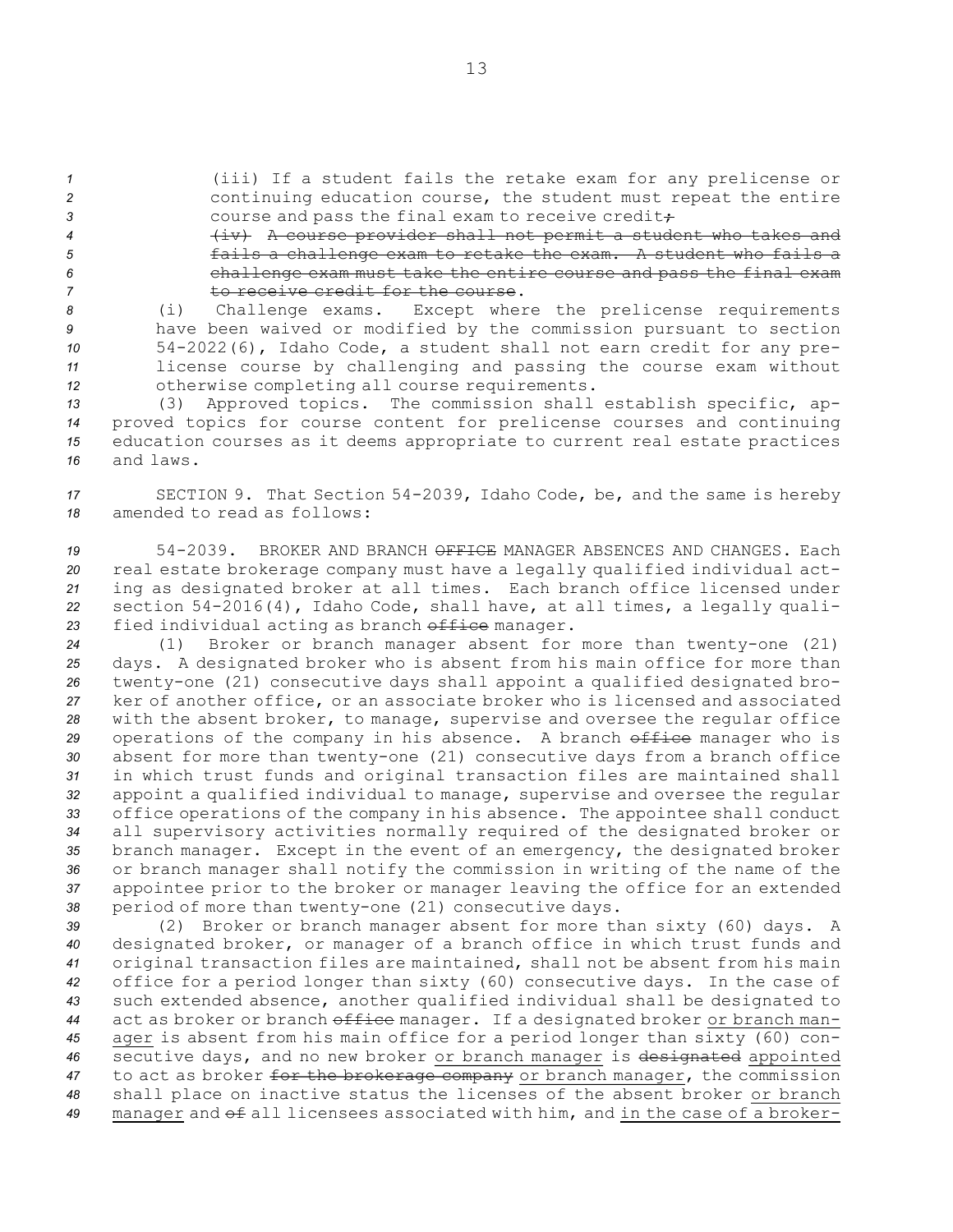*<sup>1</sup>* age company, all brokerage listing agreements and all buyer brokerage agree-*2* ments shall be terminated.

 (3) Change of broker in business entity. <sup>A</sup> license issued to <sup>a</sup> legal business entity, as defined in this chapter, is effective only as long as the individual designated broker's license is in active status and in effect. If the individual so designated has <sup>a</sup> license refused, revoked, suspended or otherwise made inactive by the commission, or if the individual designated broker voluntarily surrenders the individual license or ceases to be con- nected with the entity in the manner required in this chapter, the business entity shall have ten (10) business days in which to designate another qual- ified individual as designated broker before the entity's license is termi-nated, and the licenses of all associated licensees are made inactive.

*<sup>13</sup>* (4) Effective date of changes. No change in designated broker shall be *<sup>14</sup>* effective until written notice is received and approved by the commission, *<sup>15</sup>* in the form required.

 (5) Failure to comply -- Original broker to remain responsible except in the case of revocation. Where <sup>a</sup> licensed brokerage company fails to com- ply with this section and its office is closed, or during any period where the designated broker has left the brokerage company and no new broker has been designated to act for the company, the original designated broker shall re- main responsible for trust account funds, pending transactions and records in the manner described in sections 54-2041 through 54-2049, Idaho Code. However, if the license of the original designated broker of the brokerage company is revoked, the license of that brokerage company shall be made in- active and its office closed until the company designates another qualified individual to act as broker.

*<sup>27</sup>* SECTION 10. That Section 54-2051, Idaho Code, be, and the same is hereby *28* amended to read as follows:

 54-2051. OFFERS TO PURCHASE. (1) A broker or sales associate shall, as promptly as practicable, tender to the seller every written offer to pur- chase obtained on the real estate involved, up until time of closing. <sup>A</sup> pur- chase and sale agreement signed by the prospective buyer shall be deemed in all respects an offer to purchase.

*<sup>34</sup>* (2) Immediately upon receiving any offer to purchase signed and dated *<sup>35</sup>* by the buyer and any consideration, <sup>a</sup> broker or salesperson shall provide <sup>a</sup> *<sup>36</sup>* copy of the offer to purchase to the buyer as <sup>a</sup> receipt.

*<sup>37</sup>* (3) Upon obtaining <sup>a</sup> properly signed and dated acceptance of an offer *<sup>38</sup>* to purchase, the broker or sales associate shall promptly deliver true and *<sup>39</sup>* legible copies of such accepted offer to both the buyer and the seller.

*40* (4) The broker or sales associate shall make certain that all offers to *<sup>41</sup>* purchase real property or any interest therein are in writing and contain all *<sup>42</sup>* of the following specific terms, provisions and statements:

*43* (a) All terms and conditions of the real estate transaction as directed *<sup>44</sup>* by the buyer or seller;

*<sup>45</sup>* (b) The actual form and amount of the consideration received as earnest *46* money;

*<sup>47</sup>* (c) The name of the responsible broker in the transaction, as defined in *<sup>48</sup>* section 54-2048, Idaho Code;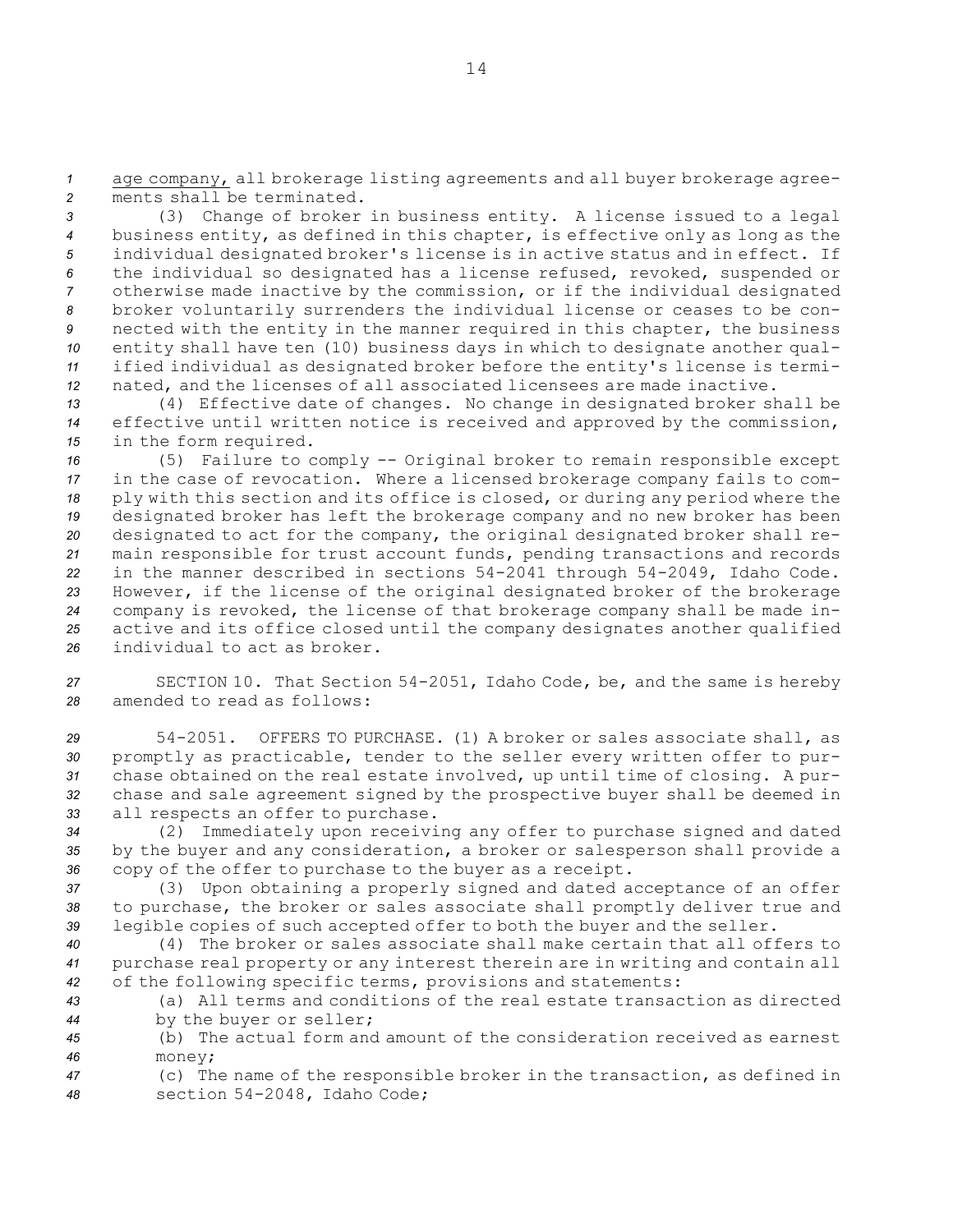(d) The "representation confirmation" statement required in section 54-2085(4), Idaho Code, and, only if applicable to the transaction, the "consent to limited dual representation" as required in section 54-2088, Idaho Code;

*<sup>5</sup>* (e) <sup>A</sup> provision for division of earnest money retained by any person as *<sup>6</sup>* forfeited payment should the transaction not close;

*<sup>7</sup>* (f) All appropriate signatures and the dates of such signatures; and

*<sup>8</sup>* (g) <sup>A</sup> legal description of the property.

*<sup>9</sup>* (5) All changes made to any offer to purchase or other real estate pur-*<sup>10</sup>* chase agreement shall be initialed and dated by the parties to the transac-*11* tion.

*<sup>12</sup>* SECTION 11. That Section 54-2056, Idaho Code, be, and the same is hereby *13* amended to read as follows:

 54-2056. TERMINATING OR CHANGING LICENSED BUSINESS RELATION- SHIPS. (1) Termination of licensed association. A sales associate who terminates his licensed association with <sup>a</sup> broker shall provide the broker written notice of the termination no later than three (3) business days after the effective date. A broker who terminates the licensed association of <sup>a</sup> sales associate shall provide the associate written notice of the termi- nation no later than three (3) business days after the effective date. <sup>A</sup> licensee's written notice to the commission does not relieve him of the duty to provide written notice to the other licensee that he is terminating the licensed association.

*<sup>24</sup>* (2) New association. The broker shall submit <sup>a</sup> written application, in *<sup>25</sup>* the form and manner approved by the commission, for each sales associate li-*<sup>26</sup>* censing with the broker.

 (3) Termination for cause. Any broker who terminates the association of <sup>a</sup> sales associate for the violation of any of the provisions of sections 54-2059 through 54-2065, Idaho Code, shall, within ten (10) business days of the termination, notify the commission, in writing, of the termination and the facts giving rise to the termination.

 (4) Closing <sup>a</sup> branch office. Immediately upon closing <sup>a</sup> branch office, the broker shall provide the commission written notice of the closure advis- ing of the new status of all licensees licensed with the closed branch. The broker shall remove from public view any license certificates for the branch *36* office.

 (5) Property of the broker. Upon termination of the business relation- ship as <sup>a</sup> sales associate licensed under <sup>a</sup> broker, the sales associate shall immediately turn over to the broker all listing information and listing con- tracts, keys, purchase and sale agreements and similar contracts, buyer bro- kerage information and contracts, and other property belonging to the bro- ker. <sup>A</sup> sales associate shall not engage in any practice or conduct, directly or indirectly, which encourages, entices or induces clients of the broker to terminate any legal business relationship with the broker unless he first obtains written permission of the broker.

 (6) Location of trust accounts and file records. When an actively li- censed broker changes to <sup>a</sup> license status other than that of <sup>a</sup> designated broker, that individual must notify the commission in writing of the loca-tion of all trust accounts and transaction file records which the broker was